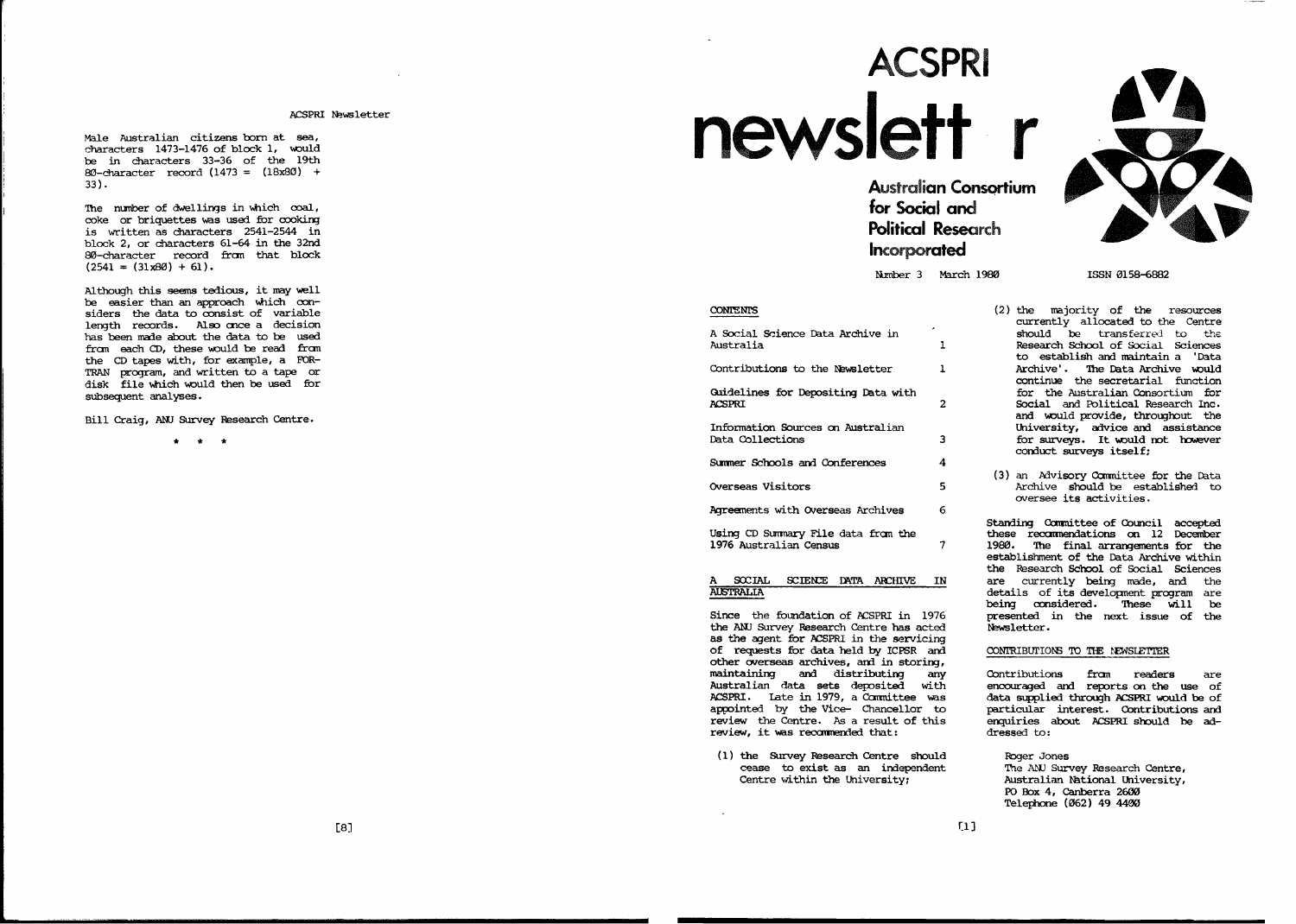## CIJImLIDES FOR DEPOSITIqu DATA WITH ACSPRI

Machine-readable research data represent valuable resource in terms of both human effort and cash funds, and ought therefore to be protected and utilised fully. Depositing <sup>a</sup> data set with an against the contract of the contract of the contract of the contract of the contract of the contract of the contract of the contract of the contract of the contract of the contract of the contract of the contract of the co damage of the data. In addition, the data and the data of the data of the data of the data of the data of the depositing data in an archive is of direct benefit to the depositor. archive will usually check and constant data and including the documentation, and including the documentation, and including the documentation, and in have access to these improvenents. Publication of the improvements. Publication of the availability of the data may assist in developing contacts with researchers working in the same area. The researcher also has the satisfaction of knowing that his/her work can be built upon by others, and that students can use the data to learn methods of analysis.

ACSPRI welcomes copies of all  $\dots$  we come the component  $\blacksquare$ copies and complete the copy of all machine-readable research data that are

- about Australia or part of it.
- collected by Australian investigators, whether pertaining to australia or not not not a
- likely to be of interest to Australian users.

ACSPRI will accept all data in machine-readable form (preferably card or magnetic tape) and requires in aidition only accompanying accompanying documentation. le require-rentation are the control of the conimposed about coding, punching conventions or the format of the tape.

Depositors may impose an embargo period on the use of the use of the use  $\mathbf{u}_i$ this must be limited, normally to a maximum of two years. During this time the data will be advertised but will only be made available with the written permission of the depositor Alternatively, the depositor can choose to be kept informal of the use being made of the data and will be provided. with details of requests and copies of any publications resulting from work with the data. The final form of

deposit is where the depositor does not wi<sup>s</sup><sup>h</sup> <sup>t</sup><sup>o</sup> <sup>m</sup><sup>o</sup><sup>n</sup><sup>i</sup><sup>t</sup><sup>o</sup><sup>r</sup> <sup>a</sup><sup>c</sup><sup>c</sup><sup>e</sup><sup>s</sup><sup>s</sup> <sup>o</sup><sup>r</sup> <sup>b</sup><sup>e</sup> <sup>i</sup><sup>n</sup><sup>f</sup><sup>o</sup><sup>r</sup><sup>m</sup><sup>e</sup><sup>d</sup> <sup>o</sup><sup>f</sup> instances of use.

Data deposited with ACSPRI will be provided to academic researchers in member institutions or overseas at cost, subject to the conditions specified by the depositor and after the requestor has signed a "User's Undertaking". In this, the user agrees to preserve the confidentiality of survey respondents and their replies, to acknowledge both the original depositors and ACSPRI in any work based on the data, to refrain from redistributing the data to others and to agree, when required, to obtain written permission for publication of any interpretation of the data.

Depositing data set should involve the researcher in very little additional work, particularly if it is done while the methodology and document preparation are still fresh in memory. 'Ihe basic requirement is that the accompanying documentation should enable a stranger to make sense of the data. Thus the materials required are:

- (i) copy on cards or magnetic tape of the raw data file (not SPSS system file) and where available Where an SPSS set—up deck. mere magnetic tape is used, mgnetic Tape Description Form should be completed.
- $\lambda$  and  $\lambda$  constants constants are constants of  $\lambda$ codebook
- (iii) a clean questionnaire
- (iv) a copy of any written documents (such as interviewers and coders instructions, details of the sampling frame) and publications
- $\mathcal{C}$  completed survey descriptions of  $\mathcal{C}$ form

Once these materials have been received by Accessing in Seminated another as the checking will be undertaken on the data set (e.g. the correct number of cards for each  $\sim$ case, the range of codings, etc.) and any queries will be no consider back to the depositor. The survey description of the survey of the survey of the survey of the survey of the survey of the

provided by the depositor will be used to publicise the availability of the data and 'neat and tidy' codebook will be prepared for distribution with the data file. A decision as to whether fur<sup>t</sup><sup>h</sup><sup>e</sup><sup>r</sup> <sup>c</sup><sup>h</sup><sup>e</sup><sup>c</sup><sup>k</sup><sup>i</sup><sup>n</sup><sup>g</sup> <sup>a</sup><sup>n</sup><sup>d</sup> <sup>c</sup><sup>o</sup><sup>r</sup><sup>r</sup><sup>e</sup><sup>c</sup><sup>t</sup><sup>i</sup><sup>o</sup><sup>n</sup> <sup>o</sup><sup>f</sup> <sup>t</sup><sup>h</sup><sup>e</sup> d<sup>a</sup><sup>t</sup><sup>a</sup> <sup>i</sup><sup>s</sup> <sup>i</sup><sup>n</sup><sup>t</sup><sup>e</sup><sup>n</sup><sup>d</sup><sup>e</sup><sup>d</sup> wi<sup>l</sup><sup>l</sup> <sup>b</sup><sup>e</sup> <sup>m</sup><sup>a</sup><sup>d</sup><sup>e</sup> <sup>a</sup><sup>n</sup><sup>d</sup> n<sup>o</sup><sup>t</sup><sup>i</sup><sup>f</sup><sup>i</sup><sup>e</sup><sup>d</sup> <sup>t</sup><sup>o</sup> <sup>t</sup><sup>h</sup><sup>e</sup> <sup>d</sup><sup>e</sup><sup>p</sup><sup>o</sup><sup>s</sup><sup>i</sup><sup>t</sup><sup>o</sup><sup>r</sup>. <sup>S</sup><sup>i</sup><sup>n</sup><sup>c</sup><sup>e</sup> <sup>e</sup><sup>r</sup><sup>r</sup><sup>o</sup><sup>r</sup><sup>s</sup> discovered in these processes may only <sup>b</sup><sup>e</sup> <sup>r</sup><sup>e</sup><sup>c</sup><sup>t</sup><sup>i</sup><sup>f</sup><sup>i</sup><sup>e</sup><sup>d</sup> <sup>b</sup><sup>y</sup> <sup>r</sup><sup>e</sup><sup>f</sup><sup>e</sup><sup>r</sup><sup>r</sup><sup>a</sup><sup>l</sup> <sup>b</sup><sup>a</sup><sup>c</sup><sup>k</sup> <sup>t</sup><sup>o</sup> <sup>t</sup><sup>h</sup><sup>e</sup> o<sup>r</sup><sup>i</sup><sup>g</sup><sup>i</sup><sup>n</sup><sup>a</sup><sup>l</sup> <sup>c</sup><sup>o</sup><sup>l</sup><sup>l</sup><sup>e</sup><sup>c</sup><sup>t</sup><sup>i</sup><sup>o</sup><sup>n</sup> <sup>i</sup><sup>n</sup><sup>s</sup><sup>t</sup><sup>r</sup>un<sup>e</sup><sup>n</sup><sup>t</sup><sup>s</sup> <sup>a</sup><sup>n</sup><sup>d</sup> d<sup>o</sup><sup>c</sup>um<sup>e</sup><sup>n</sup><sup>t</sup><sup>s</sup>, <sup>r</sup><sup>e</sup><sup>s</sup><sup>e</sup><sup>a</sup><sup>r</sup><sup>c</sup><sup>h</sup><sup>e</sup><sup>r</sup><sup>s</sup> <sup>a</sup><sup>r</sup><sup>e</sup> ur<sup>g</sup><sup>e</sup><sup>d</sup> <sup>t</sup><sup>o</sup> r<sup>e</sup><sup>t</sup><sup>a</sup><sup>i</sup><sup>n</sup> <sup>t</sup><sup>h</sup><sup>e</sup><sup>s</sup><sup>e</sup> <sup>m</sup><sup>a</sup><sup>t</sup><sup>e</sup><sup>r</sup><sup>i</sup><sup>a</sup><sup>l</sup><sup>s</sup> un<sup>t</sup><sup>i</sup><sup>l</sup> <sup>t</sup><sup>h</sup><sup>a</sup><sup>t</sup> <sup>t</sup><sup>i</sup><sup>m</sup><sup>e</sup>.

 $\frac{1}{2}$   $\frac{1}{2}$   $\frac{1}{2}$   $\frac{1}{2}$   $\frac{1}{2}$ 

# IDFORMATION EDURCES 0N AIBTRALIAN DATA COLLECTIONS

Information on the data collected by government bodies and acadonic researchers has been relatively scarce in Australia and me of the primary objectives of ACSPRI is to collect and disseminate such information to interested researchers. Some recent developments have considerably improved a<sup>c</sup><sup>c</sup><sup>e</sup><sup>s</sup><sup>s</sup> <sup>t</sup><sup>o</sup> <sup>t</sup><sup>h</sup><sup>i</sup><sup>s</sup> <sup>t</sup>yp<sup>e</sup> <sup>o</sup><sup>f</sup> <sup>i</sup><sup>n</sup><sup>f</sup><sup>o</sup><sup>r</sup><sup>m</sup><sup>a</sup><sup>t</sup><sup>i</sup><sup>o</sup><sup>n</sup>.

# 1. Government Data Collections

In 1978, the Secretariat Section, Australian Bureau of Statistics, began compilation of a catalogue of 'Statistical Data Collections uriertaken 'Statistical Data Collections undertaken<br>by Commonwealth Government Departments and Authorities', A second survey, Statistical Data Collections undertaken<br>My Commonwealth Government Departments<br>and Authorities'. A second survey,<br>covering collections undertaken wholly covering collections undertaken wholly<br>or in part during the twelve months to 3% June 1982}, has also been completed and results will be available shortly. The first survey covers 1978 collections, and contains only the title and type of collection, the collection authority, publications, and whether or not further information is available from the collection. For the second survey. additional details of the method and source of collection, number of mite, frequency, and geographical coverage were also obtained, and the name and telephone number of the officer to be contacted for further information will be published.

In New South Wales, a 'Directory of Statistical Collections, 1980' compiled by the State Statistical Coordination

Unit is on sale at the Government  $In$ formation Service.' Collections are organised under subject areas with entries c<sup>o</sup>ve<sup>r</sup><sup>i</sup><sup>n</sup><sup>g</sup> <sup>t</sup><sup>h</sup><sup>e</sup> <sup>t</sup><sup>o</sup><sup>p</sup><sup>i</sup><sup>c</sup>, <sup>a</sup><sup>r</sup><sup>e</sup><sup>a</sup>, <sup>f</sup><sup>r</sup><sup>e</sup><sup>q</sup>ue<sup>n</sup><sup>c</sup>y, time period covered, availability, and the contact officer. An index of the Departments covered and a subject index are included.

'Ihe Queensland State Statistics Coordinating Committee has recently released 'Statistical Collections of State which is based on results of a survey undertaken between June 1977 and November 1979. Key words are used to describe data collections and an index is included. Entries contain the title, frequency and size of the collection, a brief description of the content, the method of compilation, availability, medium of distribution, and a contact officer.  $- - - - -$ 

The State Statistical Priorities Com mittee, South Australia, has developed 'Survey Reqister' based on a survey of State Government Departments in 1978. Entries are organised by keywords and include the responsible department, title, coverage and date of the survey, and a contact officer. An updated, improved survey is planned for July 1981 in respect of the 1986-81 financial year.

In Western Australia, the State statistical Requirements and Coordination Committee is preparing a booklet on data collections of State Government Departments and Authorities which should be available in mid 1981. This booklet will include data collections and research publications with significant statistical base produced s<sup>i</sup><sup>n</sup><sup>c</sup><sup>e</sup> <sup>J</sup><sup>a</sup><sup>n</sup>ua<sup>r</sup><sup>y</sup> <sup>1</sup><sup>9</sup><sup>7</sup><sup>9</sup>.

work on Directory of Data Sources Sources Tasmania was unfortunately abandoned and details of the work carried out in Victoria have not yet been received. Nevertheless it is clear that the Commonwealth and the States have recognised the importance of improving awareness of the statistical collections they under take and the potential value of these data as resources for a resource for a minister  $\alpha$ business and research.

 $[2]$ 

 $<sup>131</sup>$ </sup> - -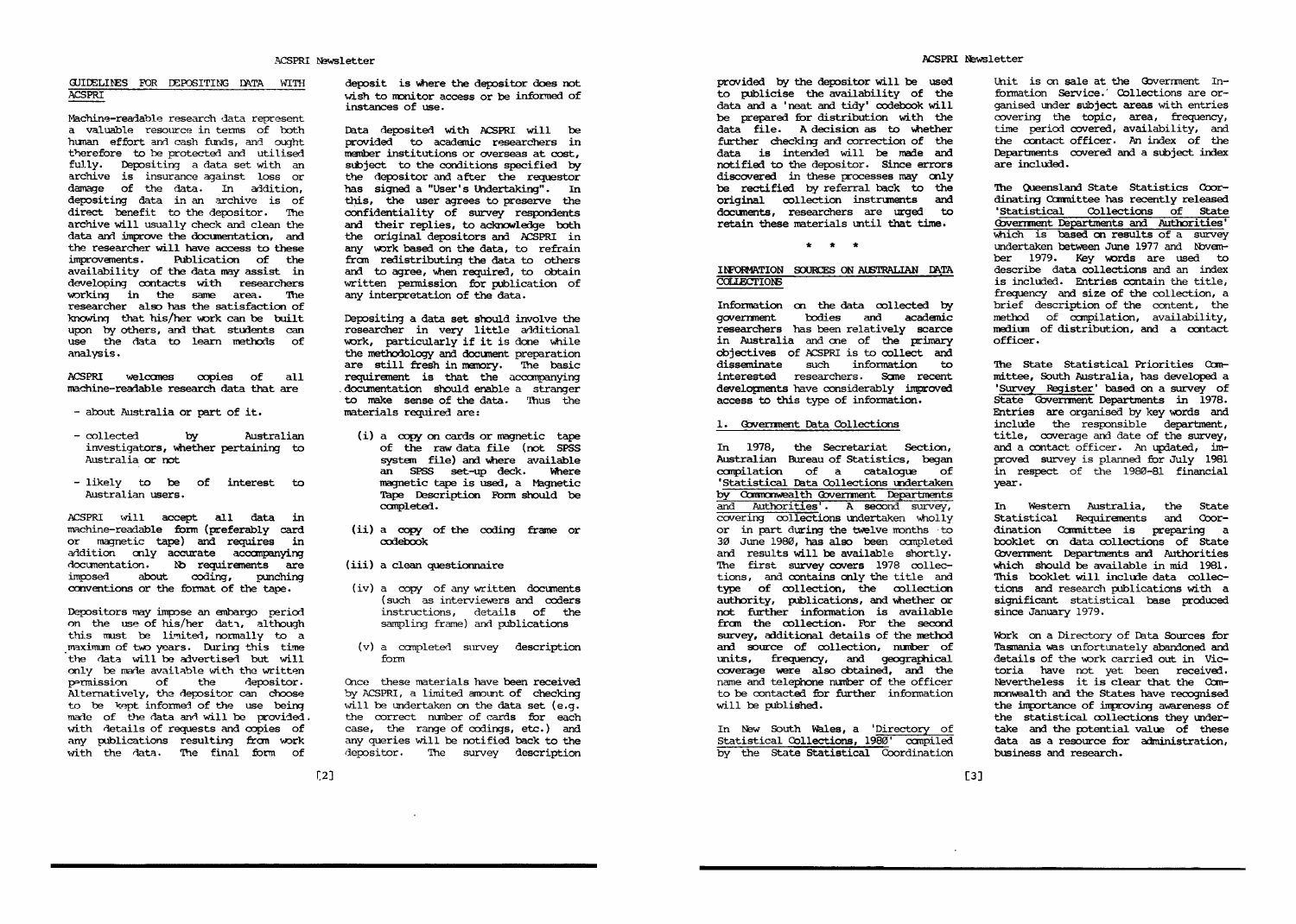#### $2.1$  accurates for the set of the state  $\sim$

'International Survey Research Centre's Survey Research Centre's Survey Research Centre's Survey Research Cent publication 'Australian Social Surveys: Journal Extracts 1974-73' is based on a extractive and the control of thirty Australian social science journals published between January 1974 and December 1978 for articles reporting the use  $\sim$  survey  $\sim$  1 data. Entries and the second second second second second second second second second second second second second second second second second second second second second second second second second second second second seco are organised under subject headings and include the author's name and address, the title and journal reference for the article and, were the article and article and article and article and article and article and available from the article, the state  $\mathbf{z}$ raphical coverage, date of fieldwork, time cover population sampled and sample size of the survey. Keyword in-context index based on the titles of the journal articles, and an author index are also included.

second project conducted by the ANJ Survey Research Centre, the 'Inventory of Australian Surveys', has involved the collection of more detailed information about Australian surveys. The aims of this project were to assess the extent of survey activity by academic staff and post—graduate students, to obtain detailed methodological methodological methodological methodological methodological methodological methodologi information about each survey movement, and to movemen survey data potentially suitable for secondary analysis. The collection began as a survey of heads of collection began as survey of heads of social science departments in universities and colleges advanced education requesting names and contact addresses of researchers vino had conducted surveys <del>the conducted survey</del> since 1970. Individual researchers were then contacted by mail and requested to give a more detailed description of more detailed description of their work on an inventory questionnaire. The survey resulted in 571 survey descriptions, and further entries have been received and added to bring the present total to 760 entries.

Most of these entries refer to surveys 'conducted between early1970 and 1978. Entries are organised under subject headings (as in the Journal Extracts) and include the name and address of the  $investigator(s)$ , the survey title, sponsors, details of the fieldwork and sampling procedures, a summary of results, list of publications, and the status of the data. Supporting indices

include mmes of principal investigators and a keyword-in-context index based on the survey titles.

computer printout of the full list of entries, comprising over 700 pages, is available for reference at the Survey Research Centre and will be supplied to interested researchers or institutions at the cost of reproduction, about \$20, plus postage. An abbreviated listing of survey titles listed by investigator within subject areas can be provided for \$2 plus postage, and the keywords-incontext index for \$4 plus postage. Ebr further details, contact Roger Jones or Jane Mugford at the AMI Survey Research Centre (Tel. 062 494400).

 $\star$   $\star$   $\star$ 

# SUMMER SCHOOLS AND CONFERENCES

# ICPSR Summer Training Program / Survey Research Centre Summer Institute

These training programs conducted each year at the University of Michigan were described in the March 1989) issue of the Newsletter. 'Ihis year, the first ses sion runs from 29 June to 24 July and the second session from 27 July to 21 august. limited amount of financial amount of financial and financial amount of financial and  $\alpha$ assistance is available to participants from ACSPRI member institutions. Ap **p** = **p** = **p** = **p** = **p** = **p** = **p**  $f$  and  $f$ non—member plications from non-menber institutions<br>are also welcome. For further details contact Roger Jones at the ANJ Survey Research Centre (Tel. 962 494456).

# Fourteenth Essex Summer School in Social Science Data Analysis and Collection

The Fourteenth Essex Summer School will take place between 10 July and 21 August 1981. The school will consist of three two-weekly sessions in each of which variety of courses will be offered, with the more introductory courses in the first session and the more advanced courses in the final session. Each course lasts for two weeks and consists of a two-hour class each weekday. Participants will normally only be allowed to take one course per session. The majority of courses deal with techniques of data analysis and model building. course in Survey Design and Analysis

will run independently but the parallel to the parallel to the the Summer School in the first two ses sions (10 July  $-7$  August) and a special two week course covering problems and techniques of data management will be held from 27 July to 7 August. Interested persons should write to:

The Organising Secretary, 14th Essex Summer School, Department of Government, University of Essex, Colchester C04 350, England

# IFDo/IASSIsr 1981

The International Federation of Data International Federation of Organisations (IFm) and International Association for Social Science Infor mation Service and Technology (IASSIST) will hold a joint conference on 'The Impact of Computerization on Social Research: Data Bases and Technological Development' at the Sciences Sociales, Grenoble, Fiance, on 14 - 14 18 - 14 18 - 14 18 - 14 18 - 14 18 - 14 18 - 14 18 - 14 18 - 14 18 - 14 18 - 14 18 - 14 18 - 14 18 - 1 themes are: new types of research, new institutions, new tools, relations . . . . . . relations between data producers and users, and social science teaching. One day of the conference will be devoted to three concurrent workshops on the topics 'The assay/ evaluation of survey, ecological, satellite and cartographic data', 'The organisation and management of data services', and 'The formation of a professional data archivist and librarian' Fbr further  $\cdots$  ----with the contract of the conto M. Frederic Eon, C.E.R.A.T., Institut d'Etudes Politiques, BP34, 38 401 St Martin d'Heres Cedex, France.

#### The American University 1981 Institute 1982 Institute

 $\frac{1}{2}$  be held on  $10 - 11$  June, is 'Federal' Databases: Identification, Evaluation The institute will address  $\cdots$  .  $\cdots$   $\cdots$   $\cdots$   $\cdots$   $\cdots$ as:  $...$ databases available, and in what formation for the state  $\alpha$ evaluate the second quality and and usefulness of What are the means of access? What is the outlook for im provements in accessability and  $\cdot$ technology of the contract of the contract of the contract of the contract of the contract of the contract of the contract of the contract of the contract of the contract of the contract of the contract of the contract of access? 'llie's form the form  $\cdots$  . For  $\cdots$  . It is a function  $\cdots$ formation, contact Prof. Lowell H. flattery, Center for Technology and

Administration, The American University, Washington D.C. 20016.

\* \*

# OVERSEAS VISITORS

Professor Charles F. Camell, Research Scientist, Survey Research Center, University of Michigan, USA.

The Australian—American Educational Foundation has approved the appointment of Professor Charles F. Cannell as Short-Term Senior Scholar in response to proposal put forward jointly by the Sample Survey Centre, University of Sydney, and the Centre for Applied Social and Survey Research (CASSR), Flinders lhiversity of South Australia. He will be in Australia during October and bbvember, 1981.

Professor Cannell is best known for his extensive research and writing in the area of survey interviewing techniques, and his books, The Dynamics of Interviewing: Experiments in Interviewug Technifis, and Tecng for Evaluating Interviewer Performance.

During his six weeks stay in Australia, Professor  $\sim$  can  $\sim$  can  $\sim$ in the Sample Survey Centre and CASSR where he will be discussion leader in a program of seminars and workshops on inter viewing technicus also visit also visit visit the Australian National University and meetings survey researchers. Details of Profesresearchers. Details of Profes sor Cannell's program will be circulated to members of ACSPRI in coming months.

Professor D. Holt, Professor of Social Statistics, University of Southampton, U.K.

 $\sim$   $-$ 

Professor lblt will be visiting Australia for short period during July, 1981, as result of initiatives being taken by the Sample Survey Centre, University of Sydney. His visit will be a set of Sydney and Sydney. His visit will be a set of the set of the  $s_{\perp}$  sponsored by the SSC, other universal universal universal universal universal universal universal universal universal universal universal universal universal universal universal universal universal universal univ sities, and by ACSPRI. Seminars are being planned for Sydney, Canberra, and Melbourne, where Professor Holt should